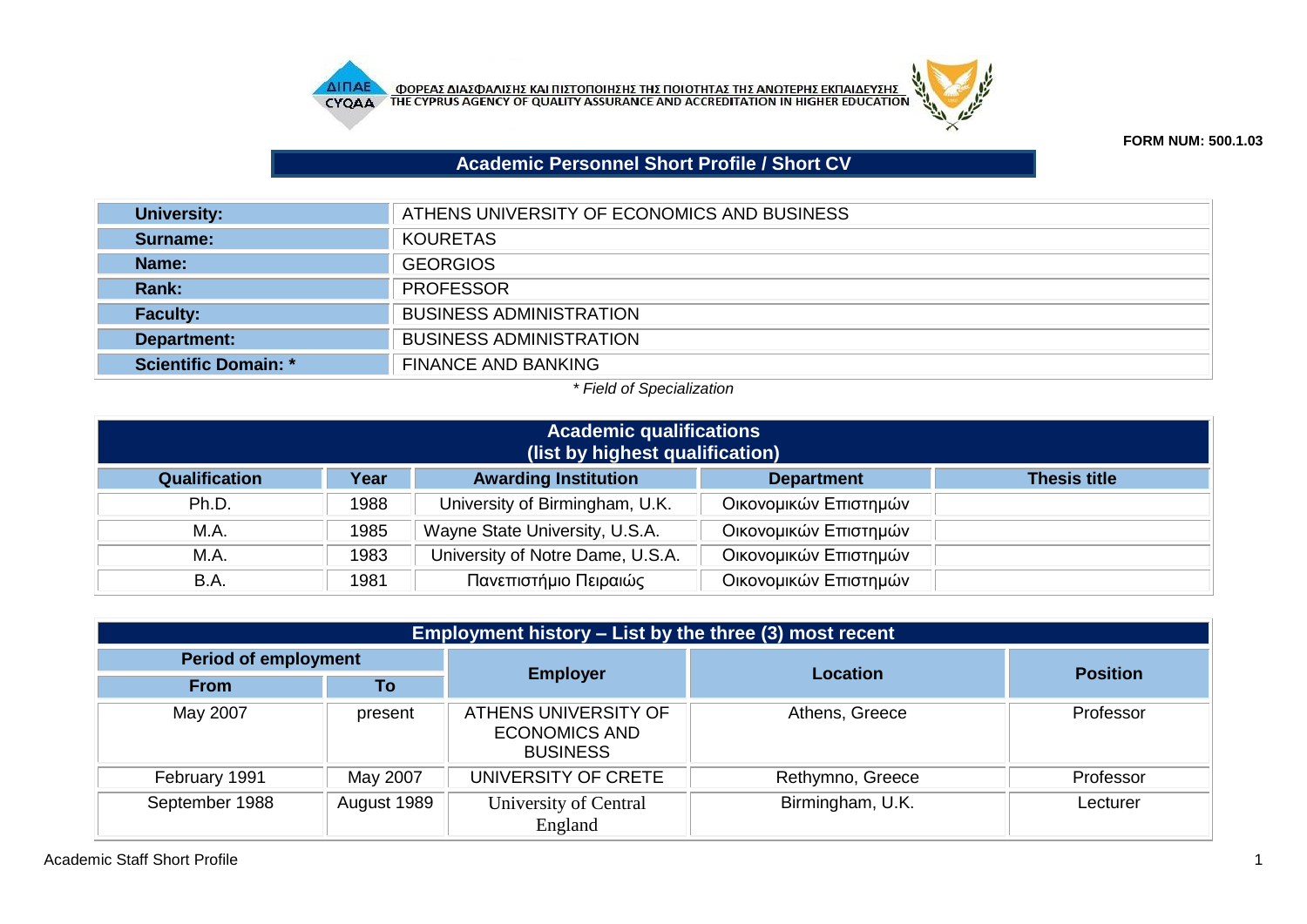| Key refereed journal papers, monographs, books, conference publications etc. List the five (5) more recent and other<br>five (5) selected - (max total 10) |      |                                                                                                                            |                                                          |                                                                                |      |                   |
|------------------------------------------------------------------------------------------------------------------------------------------------------------|------|----------------------------------------------------------------------------------------------------------------------------|----------------------------------------------------------|--------------------------------------------------------------------------------|------|-------------------|
| <b>Ref. Number</b>                                                                                                                                         | Year | <b>Title</b>                                                                                                               | <b>Other authors</b>                                     | <b>Journal and</b><br><b>Publisher /</b><br><b>Conference</b>                  | Vol. | <b>Pages</b>      |
|                                                                                                                                                            | 2021 | "Loan growth in the European<br><b>Banking Sector: Old versus</b><br>New banking landscape"                                | Maria-Eleni Agoraki                                      | <b>International Journal</b><br>of Finance and<br>Economics                    | 75   | 10145<br>$\Omega$ |
| $\overline{2}$                                                                                                                                             | 2021 | "Market expectations and the<br>impact of credit rating on the<br>IPOs of U.S. banks"                                      | <b>Maria-Eleni and Dimitris</b><br>Gounopoulos           | Journal of Economic<br>Behavior and<br>Organization                            | 189  | 587-<br>610       |
| 3                                                                                                                                                          | 2021 | "Monetary policy expectations<br>and sovereign risk dynamics<br>in the Eurozone"                                           | <b>Theodoros Bratis and</b><br>Nikiforos Laopodis        | <b>Oxford Economic</b><br>Papers                                               | 73   | 1493-<br>1515     |
| $\overline{4}$                                                                                                                                             | 2021 | "The determinants of<br>performance in the Eurozone<br>banking sector: Core versus<br>periphery Eurozone countries"        | Maria Eleni Agoraki and<br><b>Anastassios Tsamis</b>     | <b>International Journal</b><br>of Finance and<br>Economics                    | 26   | $416 -$<br>429    |
| 5                                                                                                                                                          | 2020 | «Democracy, financial<br>regulation and bank<br>competition in emerging<br>banking systems»                                | Maria-Eleni Agoraki and<br><b>Christos Triantopoulos</b> | <b>Economic Modelling</b>                                                      | 84   | 190-<br>202       |
| 6                                                                                                                                                          | 2020 | "Dynamics among global<br>asset portfolios"                                                                                | <b>Theodoros Bratis and</b><br>Nikiforos Laopodis        | European Journal of<br>Finance                                                 | 26   | 1876-<br>1899     |
| $\overline{7}$                                                                                                                                             | 2020 | "Does change in the<br>ownership structure have any<br>impact on credit of different<br>types of bank loans in the<br>EU?" | Malgorzata Pawlowska                                     | Journal of<br>International<br>Financial Markets,<br>Institutions and<br>Money | 65   | 10116<br>5        |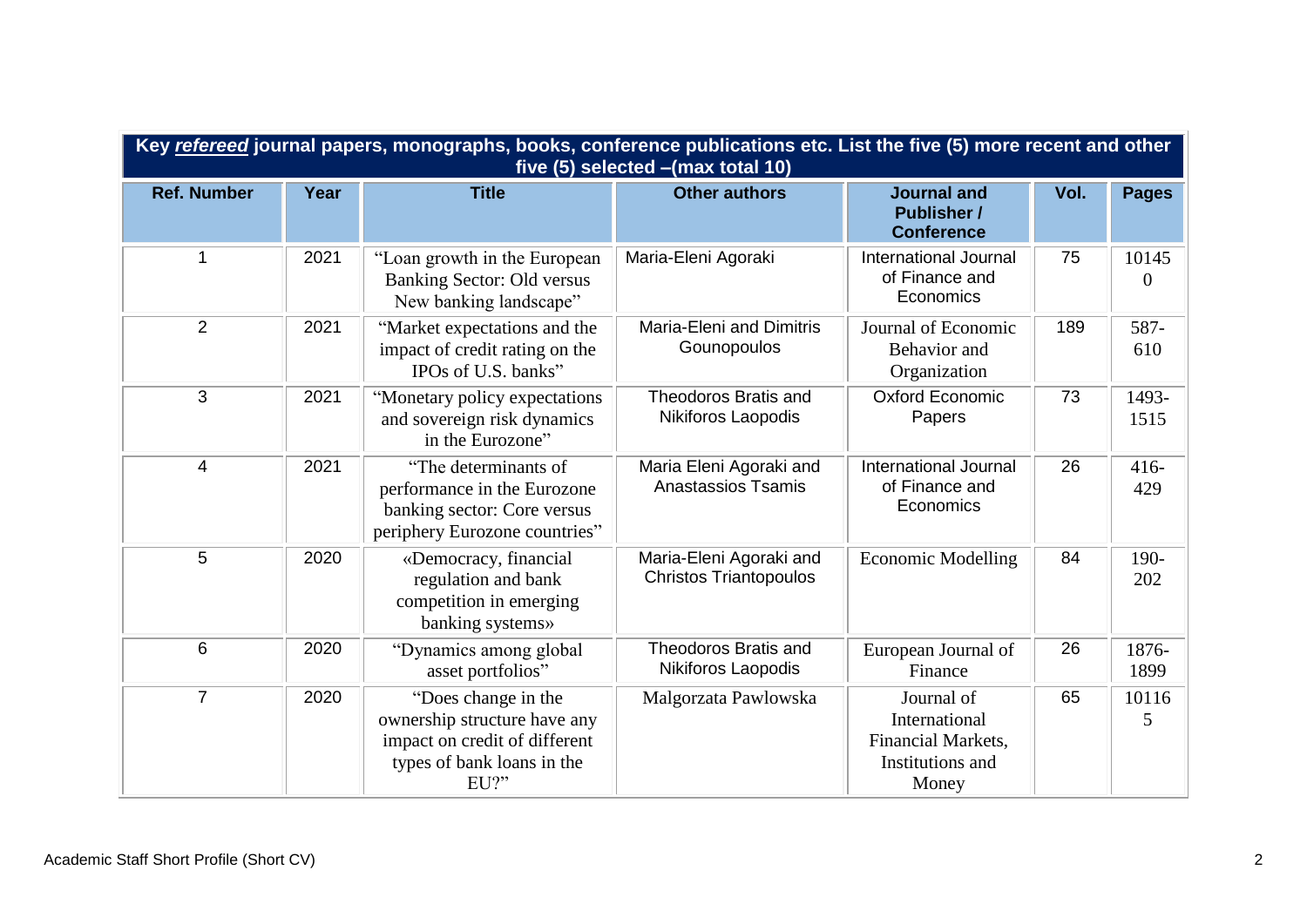| 8  | 2020 | "Systemic risk and financial<br>stability dynamics during the<br>Eurozone debt crisis"                              | Theodoros Bratis and<br>Nikiforos Laopodis          | Journal of<br><b>Financial Stability</b>                   | -47 | 10072            |
|----|------|---------------------------------------------------------------------------------------------------------------------|-----------------------------------------------------|------------------------------------------------------------|-----|------------------|
| 9  | 2019 | "The determinants of net"<br>interest margin during<br>transition"                                                  | Maria-Eleni Agoraki                                 | Review of<br><b>Quantitative Finance</b><br>and Accounting | 53  | $1005 -$<br>1029 |
| 10 | 2018 | "Assessing Monetary Policies"<br>in the Eurozone, US, UK and<br>Japan: New evidence from the<br>post-crisis period" | Nikiforos Laopodis and<br><b>Evangelos Salachas</b> | <b>Applied Economics</b>                                   | 50  | $6481 -$<br>6500 |

|                    | Exhibitions (where applicable). List the five (5) more recent and other five (5) selected.<br>(max total 10) |              |                              |           |                           |  |  |
|--------------------|--------------------------------------------------------------------------------------------------------------|--------------|------------------------------|-----------|---------------------------|--|--|
| <b>Ref. Number</b> | <b>Date</b>                                                                                                  | <b>Topic</b> | <b>International / Local</b> | Location* | <b>Role in Exhibition</b> |  |  |
|                    |                                                                                                              |              |                              |           |                           |  |  |
| $\overline{2}$     |                                                                                                              |              |                              |           |                           |  |  |
| 3                  |                                                                                                              |              |                              |           |                           |  |  |
| 4                  |                                                                                                              |              |                              |           |                           |  |  |
| 5                  |                                                                                                              |              |                              |           |                           |  |  |
| 6                  |                                                                                                              |              |                              |           |                           |  |  |
| 7                  |                                                                                                              |              |                              |           |                           |  |  |
| 8                  |                                                                                                              |              |                              |           |                           |  |  |
| 9                  |                                                                                                              |              |                              |           |                           |  |  |
| 10                 |                                                                                                              |              |                              |           |                           |  |  |

\**Specify venue, geographic location etc*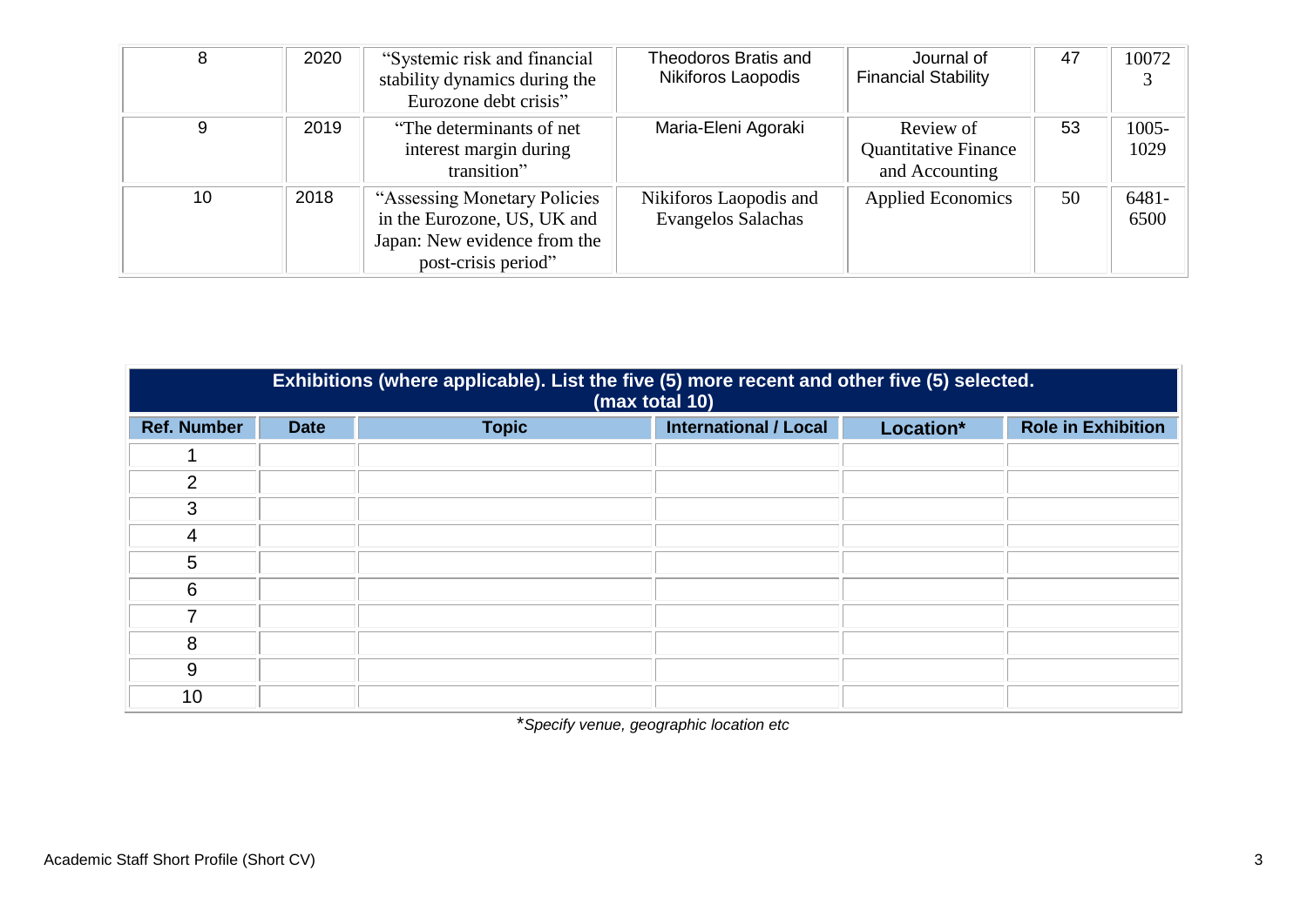| Research Projects. List the five (5) more recent and other five (5) selected<br>(max total 10) |                         |                                                                                                                                         |                                                                                  |                             |  |  |
|------------------------------------------------------------------------------------------------|-------------------------|-----------------------------------------------------------------------------------------------------------------------------------------|----------------------------------------------------------------------------------|-----------------------------|--|--|
| Ref.<br><b>Number</b>                                                                          | <b>Date</b>             | <b>Title</b>                                                                                                                            | <b>Funded by</b>                                                                 | <b>Project Role*</b>        |  |  |
| 1                                                                                              | Jan. 2018-<br>Jan. 2022 | "Relationships and mechanisms of<br>interaction between the financial sector and<br>the real economy in instable economic<br>condition" | <b>National Science</b><br>Center, Poland                                        | <b>Research Team Member</b> |  |  |
| $\overline{2}$                                                                                 | Nov. 2018-<br>June 2019 | "Loan growth in the European banking<br>sector: Old versus New banking landscape"                                                       | <b>ATHENS</b><br><b>UNIVERSITY OF</b><br><b>ECONOMICS</b><br><b>AND BUSINESS</b> | Scientific Coordinator      |  |  |
| 3                                                                                              | Nov. 2016-<br>Nov.2017  | "Monetary Policy, Leverage Cycle and<br>Contagion: Lessons from the Financial and<br>Debt Crisis of 2007-2016",                         | <b>ATHENS</b><br><b>UNIVERSITY OF</b><br><b>ECONOMICS</b><br><b>AND BUSINESS</b> | Scientific Coordinator      |  |  |
| 4                                                                                              | Apr. 2015-<br>Dec.2016  | "Monetary policy, creditor moral hazard and<br>the Tobin tax"                                                                           | <b>ATHENS</b><br>UNIVERSITY OF<br><b>ECONOMICS</b><br><b>AND BUSINESS</b>        | Scientific Coordinator      |  |  |
| 5                                                                                              | Feb.2005-<br>Jan.2007   | Marie Curie Transfer of Knowledge<br><b>Development Host Fellowships</b>                                                                | <b>EUROPEAN</b><br><b>COMMISSION</b>                                             |                             |  |  |
| 6                                                                                              |                         |                                                                                                                                         |                                                                                  |                             |  |  |
| $\overline{7}$                                                                                 |                         |                                                                                                                                         |                                                                                  |                             |  |  |
| 8                                                                                              |                         |                                                                                                                                         |                                                                                  |                             |  |  |
| 9                                                                                              |                         |                                                                                                                                         |                                                                                  |                             |  |  |
| 10                                                                                             |                         |                                                                                                                                         |                                                                                  |                             |  |  |

*\*Project Role: i.e. Scientific/Project Coordinator, Research Team Member, Researcher, Assistant Researcher, other*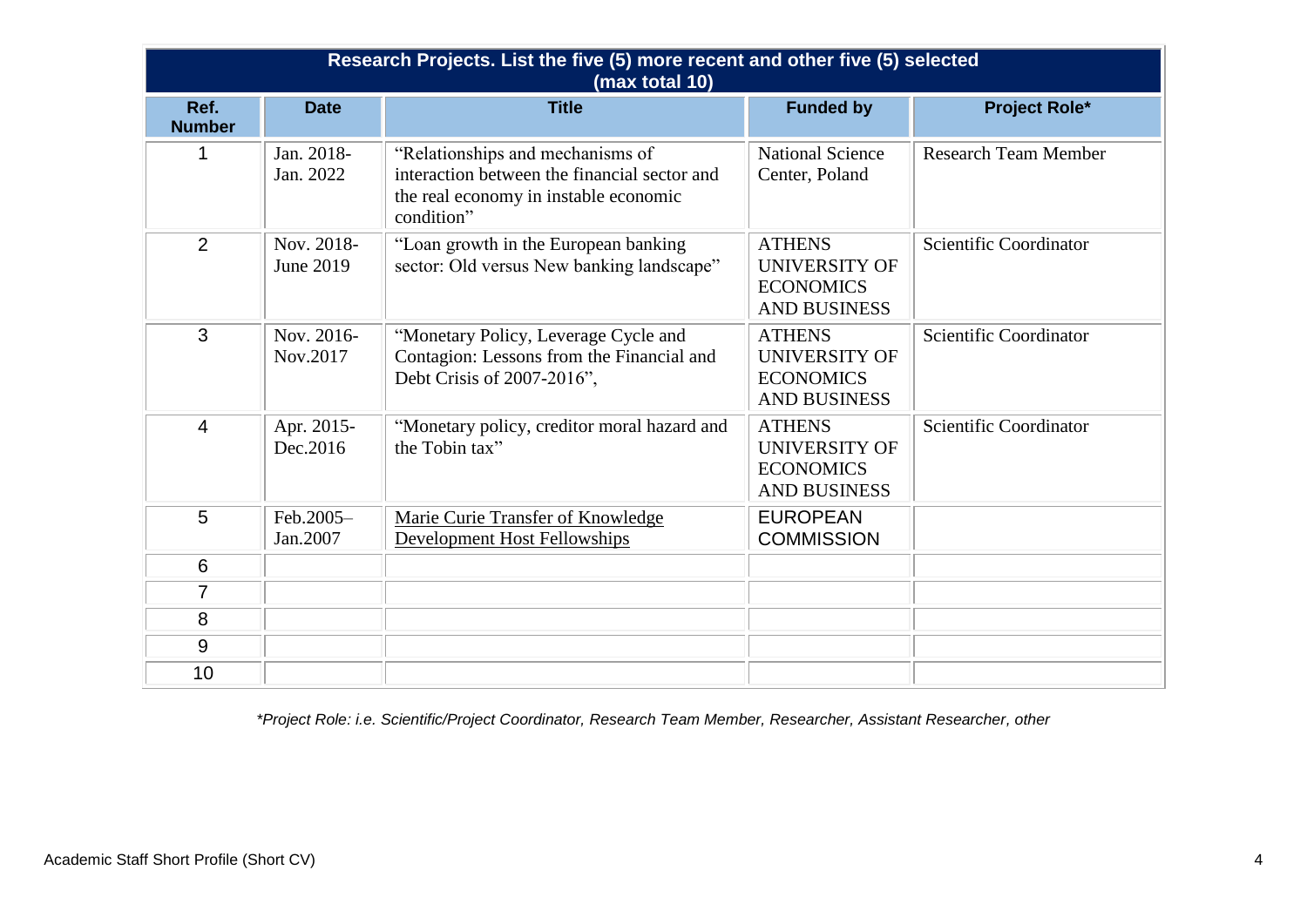| <b>Consulting Services and/or Participation in Councils / Boards/ Editorial Committees.</b><br>List the five (5) more recent |                                                                                                      |  |  |  |  |  |  |
|------------------------------------------------------------------------------------------------------------------------------|------------------------------------------------------------------------------------------------------|--|--|--|--|--|--|
| <b>Ref. Number</b>                                                                                                           | <b>Organization</b><br><b>Period</b><br><b>Title of Position or Service</b><br><b>Key Activities</b> |  |  |  |  |  |  |
|                                                                                                                              |                                                                                                      |  |  |  |  |  |  |
|                                                                                                                              |                                                                                                      |  |  |  |  |  |  |
|                                                                                                                              |                                                                                                      |  |  |  |  |  |  |
|                                                                                                                              |                                                                                                      |  |  |  |  |  |  |
|                                                                                                                              |                                                                                                      |  |  |  |  |  |  |

| Awards / International Recognition (where applicable). List the five (5) more recent and other five (5) selected.<br>(max total 10) |             |              |                    |  |  |  |
|-------------------------------------------------------------------------------------------------------------------------------------|-------------|--------------|--------------------|--|--|--|
| Ref.<br><b>Number</b>                                                                                                               | <b>Date</b> | <b>Title</b> | <b>Awarded by:</b> |  |  |  |
|                                                                                                                                     |             |              |                    |  |  |  |
| 2                                                                                                                                   |             |              |                    |  |  |  |
| 3                                                                                                                                   |             |              |                    |  |  |  |
| 4                                                                                                                                   |             |              |                    |  |  |  |
| 5                                                                                                                                   |             |              |                    |  |  |  |
| 6                                                                                                                                   |             |              |                    |  |  |  |
| 7                                                                                                                                   |             |              |                    |  |  |  |
| 8                                                                                                                                   |             |              |                    |  |  |  |
| 9                                                                                                                                   |             |              |                    |  |  |  |
| 10                                                                                                                                  |             |              |                    |  |  |  |